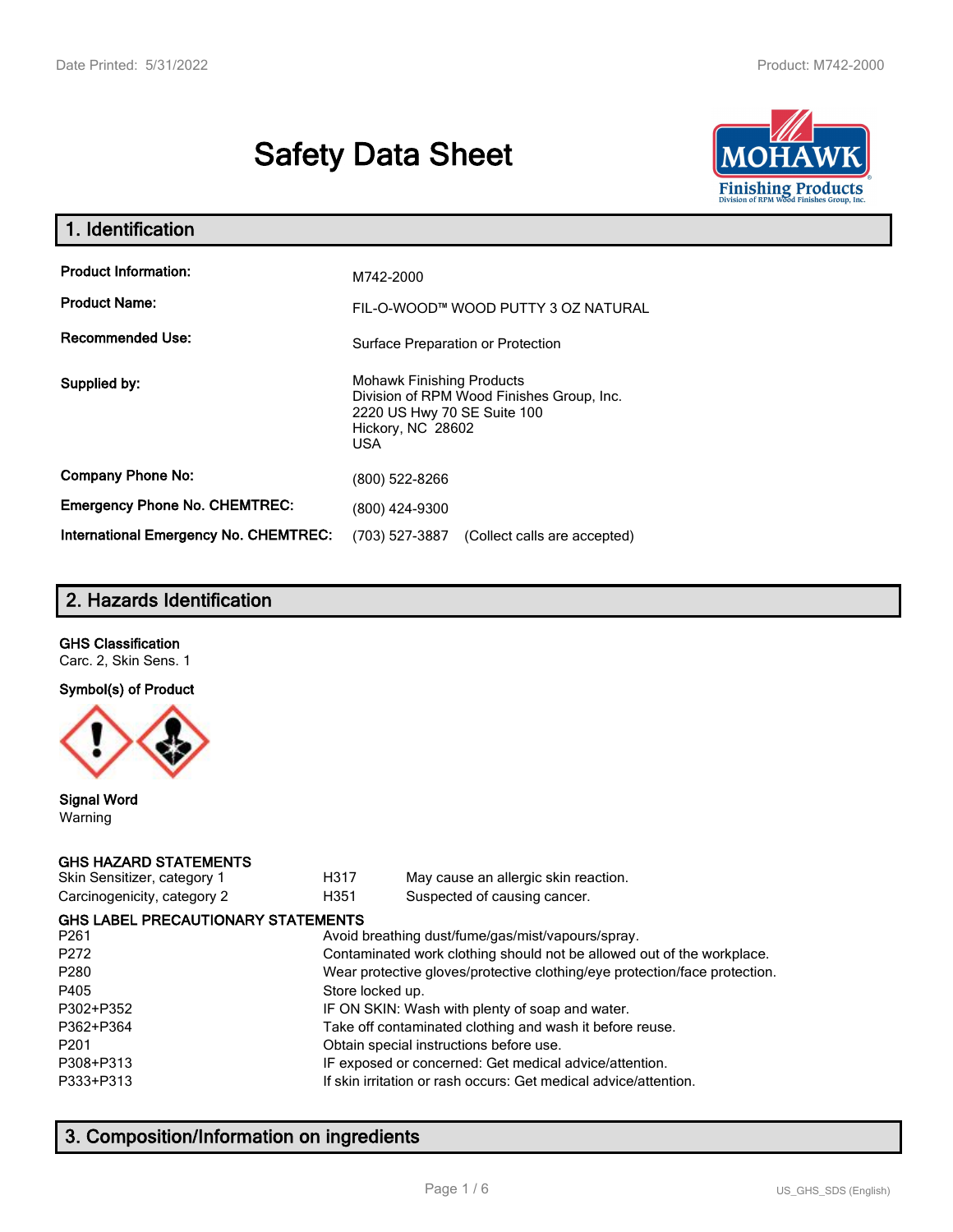| <b>Chemical Name</b>                          | CAS-No.    | Wt. %       | <b>GHS Symbols</b>          | <b>GHS Statements</b> |
|-----------------------------------------------|------------|-------------|-----------------------------|-----------------------|
| crystalline silica                            | 14808-60-7 | 25-40       | No Information              | No Information        |
| titanium dioxide                              | 13463-67-7 | $0.1 - 1.0$ | GHS08                       | H351                  |
| 2,4,5,6-Tetrachloro-1,3-benzenedicarbonitrile | 1897-45-6  | $0.1 - 1.0$ | GHS05-GHS06-<br>GHS07-GHS08 | H317-318-330-335-351  |
| 1.4-dioxane                                   | 123-91-1   | $0.1 - 1.0$ | GHS02-GHS07-<br>GHS08       | H225-319-335-351      |

The exact percentage (concentration) of ingredients is being withheld as a trade secret.

The text for GHS Hazard Statements shown above (if any) is given in the "Other information" Section.

# **4. First-aid Measures**



FIRST AID - EYE CONTACT: IF IN EYES: Rinse cautiously with water for several minutes. Remove contact lenses, if present and easy to do. Continue rinsing. If eye irritation persists: Get medical advice/attention.

FIRST AID - SKIN CONTACT: IF ON SKIN: Wash with plenty of soap and water. Take off contaminated clothing and wash it before reuse. If skin irritation or rash occurs: Get medical advice/attention.

FIRST AID - INGESTION: IF SWALLOWED: rinse mouth. Do NOT induce vomiting. IF exposed or if you feel unwell: Call a POISON CENTER or doctor/physician.

FIRST AID - INHALATION: IF INHALED: If breathing is difficult, remove victim to fresh air and keep at rest in a position comfortable for breathing. IF exposed or if you feel unwell: Call a POISON CENTER or doctor/physician.

## **5. Fire-fighting Measures**

**SPECIAL FIREFIGHTING PROCEDURES:** This product is not expected to burn under normal conditions of use.

**FIREFIGHTING EQUIPMENT:** None.

## **6. Accidental Release Measures**

#### **ENVIRONMENTAL MEASURES:** No Information

**STEPS TO BE TAKEN IN CASE MATERIAL IS RELEASED OR SPILLED:** Follow personal protective equipment recommendations found in Section VIII. Personal protective equipment needs must be evaluated based on information provided on this sheet and the special circumstances created by the spill including; the material spilled, the quantity of the spill, the area in which the spill occurred, and the training and the expertise of employees in the area responding to the spill. Do not allow the spilled product to enter public drainage system or open waterways.

## **7. Handling and Storage**



**HANDLING:** Avoid inhalation and contact with eyes, skin, and clothing. Wash hands thoroughly after handling and before eating or drinking.

**STORAGE:** Keep containers closed when not in use. Store in cool well ventilated space away from incompatible materials.

## **8. Exposure Controls/Personal Protection**

| Ingredients with Occupational Exposure Limits |                                        |                       |                                      |                         |
|-----------------------------------------------|----------------------------------------|-----------------------|--------------------------------------|-------------------------|
| <b>Chemical Name</b>                          | <b>ACGIH TLV-TWA</b>                   | <b>ACGIH-TLV STEL</b> | <b>OSHA PEL-TWA</b>                  | <b>OSHA PEL-CEILING</b> |
| crystalline silica<br>titanium dioxide        | $0.025 \,\mathrm{mg/m}$<br>10 ma/m $3$ | N.D.<br>N.D.          | $50 \mu q/m3$<br>$15 \text{ ma/m}$ 3 | N.D.<br>N.D.            |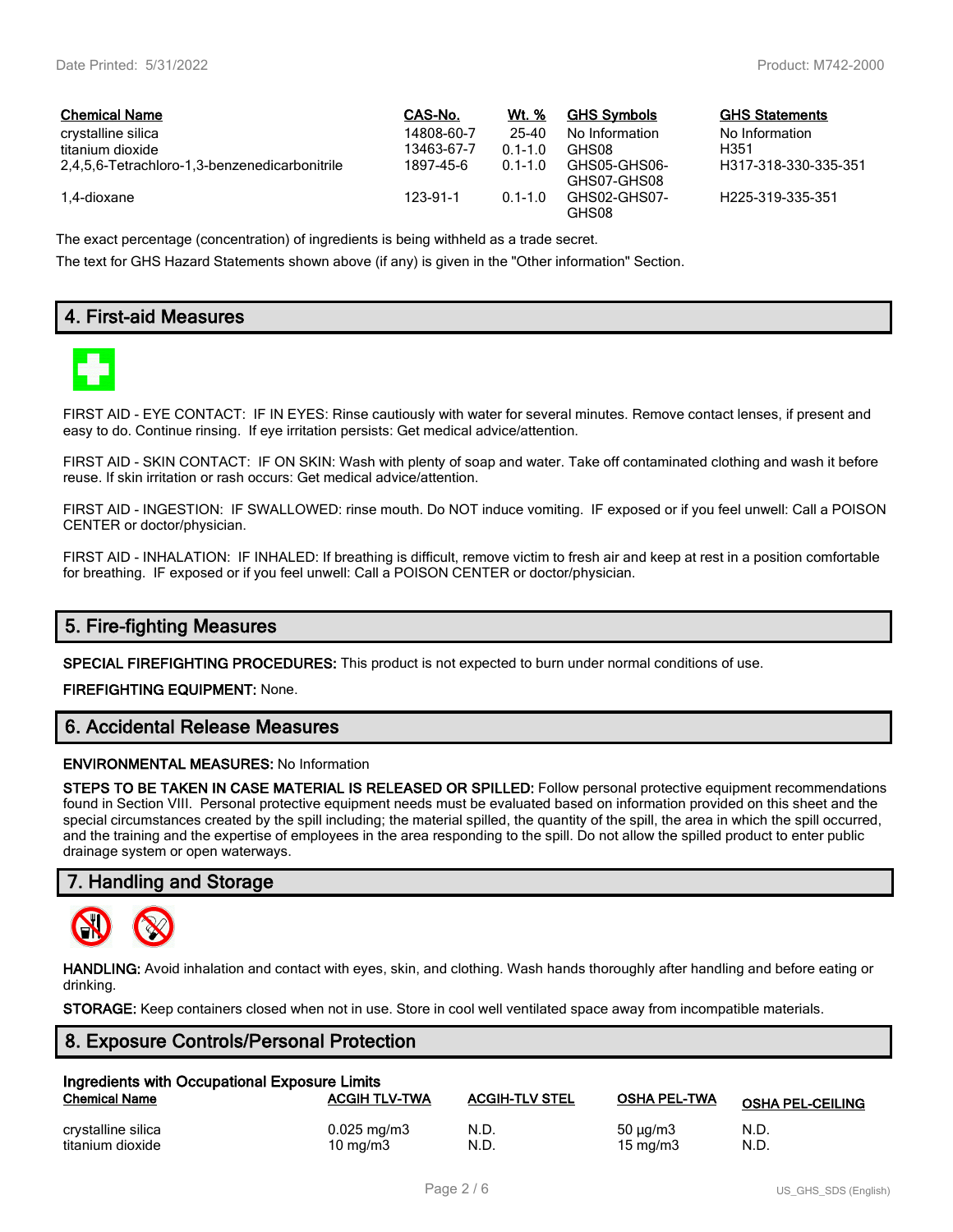| 2,4,5,6-Tetrachloro-1,3-     | - N.L. | N.D | N.D | N.D |
|------------------------------|--------|-----|-----|-----|
| <b>benzenedicarbonitrile</b> |        |     |     |     |

**Further Advice: MEL = Maximum Exposure Limit OES = Occupational Exposure Standard SUP = Supplier's Recommendation Sk = Skin Sensitizer N.E. = Not Established N.D. = Not Determined**

#### **Personal Protection**



**RESPIRATORY PROTECTION:** Use NIOSH approved respiratory protection.



**SKIN PROTECTION:** Wear chemical resistant footwear and clothing such as gloves, an apron or a whole body suit as appropriate.



**EYE PROTECTION:** Wear chemical-resistant glasses and/or goggles and a face shield when eye and face contact is possible due to splashing or spraying of material.



**OTHER PROTECTIVE EQUIPMENT:** No Information



**HYGIENIC PRACTICES:** It is good practice to avoid contact with the product and/or its vapors, mists or dust by using appropriate protective measures. Wash thoroughly after handling and before eating or drinking.

# **9. Physical and Chemical Properties**

| Appearance:                    | Solid                       | <b>Physical State:</b>                      | <b>LIQUID</b>        |
|--------------------------------|-----------------------------|---------------------------------------------|----------------------|
| Odor:                          | Amine                       | <b>Odor Threshold:</b>                      | Not determined       |
| Density, g/cm3:                | 1.750                       | pH:                                         | Not determined       |
| Freeze Point, °F:              | Not determined              | Viscosity:                                  | Not determined       |
| Solubility in Water:           | Not determined              | Partition Coefficient, n-octanol/<br>water: | Not determined       |
| Decomposition temperature, °F: | Not determined              | <b>Explosive Limits, %:</b>                 | Not determined       |
| Boiling Range, °F:             | Not determined              | Flash Point, °F:                            | $>$ 200 $^{\circ}$ F |
| Combustibility:                | Does not support combustion | Auto-Ignition Temperature, °F:              | Not determined       |
| <b>Evaporation Rate:</b>       | Slower than Diethyl Ether   | Vapor Pressure, mmHg:                       | 999                  |
| Vapor Density:                 | Not determined              |                                             |                      |

# **10. Stability and reactivity**

**N.I. = No Information**

**STABILITY:** Stable under normal conditions. **CONDITIONS TO AVOID:** Contact with incompatible materials.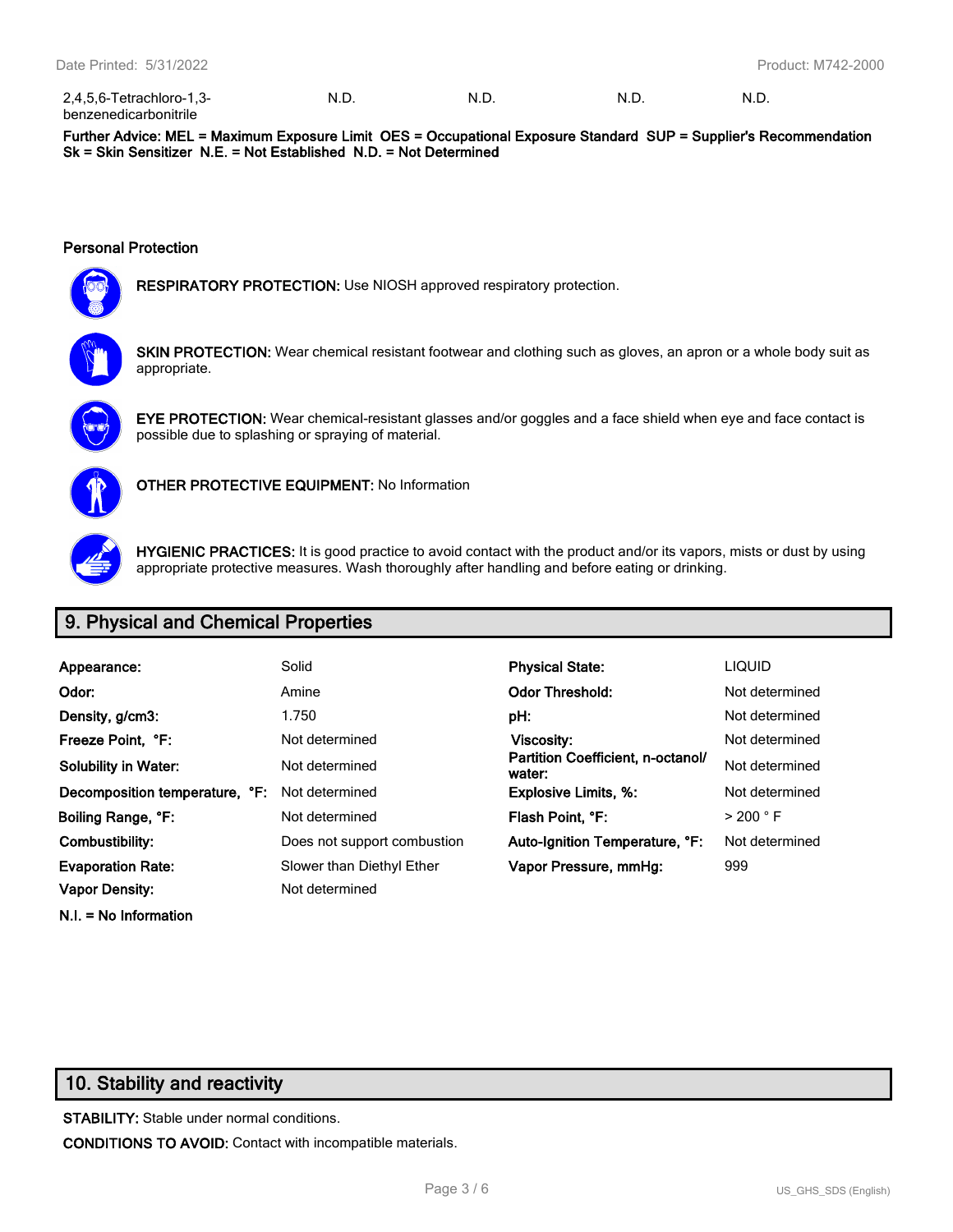**INCOMPATIBILITY:** Acids, Bases, Oxidizing agents

**HAZARDOUS DECOMPOSITION PRODUCTS:** Not determined.

# **11. Toxicological information**



**Practical Experiences**

**EMERGENCY OVERVIEW:** No Information

**EFFECT OF OVEREXPOSURE - EYE CONTACT:** No Information

**EFFECT OF OVEREXPOSURE - INGESTION:** No Information

**EFFECT OF OVEREXPOSURE - INHALATION:** No Information

**EFFECT OF OVEREXPOSURE - SKIN CONTACT:** No Information

#### **CARCINOGENICITY:** May cause cancer.

This product contains Titanium Dioxide, which is listed by IARC as possibly carcinogenic to humans (Group 2B). This listing is based on inadequate evidence of carcinogenicity in humans and sufficient evidence in experimental animals. This classification is relevant when exposed to titanium dioxide in dust or powder form only, including cured product that is subject to sanding, grinding, cutting, or other surface preparation activities.

#### **PRIMARY ROUTE(S) OF ENTRY:**

**Skin Contact**

#### **Acute Toxicity Values**

#### **The acute effects of this product have not been tested. Data on individual components are tabulated below**

| CAS-No.    | <b>Chemical Name</b>                          | Oral LD50        | Dermal LD50                      | <b>Vapor LC50</b> |
|------------|-----------------------------------------------|------------------|----------------------------------|-------------------|
| 14808-60-7 | crystalline silica                            | >5000 mg/kg      | >5000 mg/kg                      | >20 mg/l Rat      |
| 13463-67-7 | titanium dioxide                              | >10000 mg/kg Rat | >10000 mg/kg Rabbit >20 mg/l     |                   |
| 1897-45-6  | 2,4,5,6-Tetrachloro-1,3-benzenedicarbonitrile | >10000 mg/kg Rat | >10000 mg/kg Rabbit 0.1 mg/L Rat |                   |

#### **N.I. = No Information**

# **12. Ecological information**

**ECOLOGICAL INFORMATION:** Ecological evaluation of this material has not been performed; however, do not allow the product to be released to the environment without governmental approval/permits.

# **13. Disposal Information**



**Product**

**DISPOSAL METHOD:** Waste from this material may be a listed and/or characteristic hazardous waste. Dispose of material, contaminated absorbent, container and unused contents in accordance with local, state, and federal regulations.

**STEPS TO BE TAKEN IN CASE MATERIAL IS RELEASED OR SPILLED:** Follow personal protective equipment recommendations found in Section VIII. Personal protective equipment needs must be evaluated based on information provided on this sheet and the special circumstances created by the spill including; the material spilled, the quantity of the spill, the area in which the spill occurred, and the training and the expertise of employees in the area responding to the spill. Do not allow the spilled product to enter public drainage system or open waterways.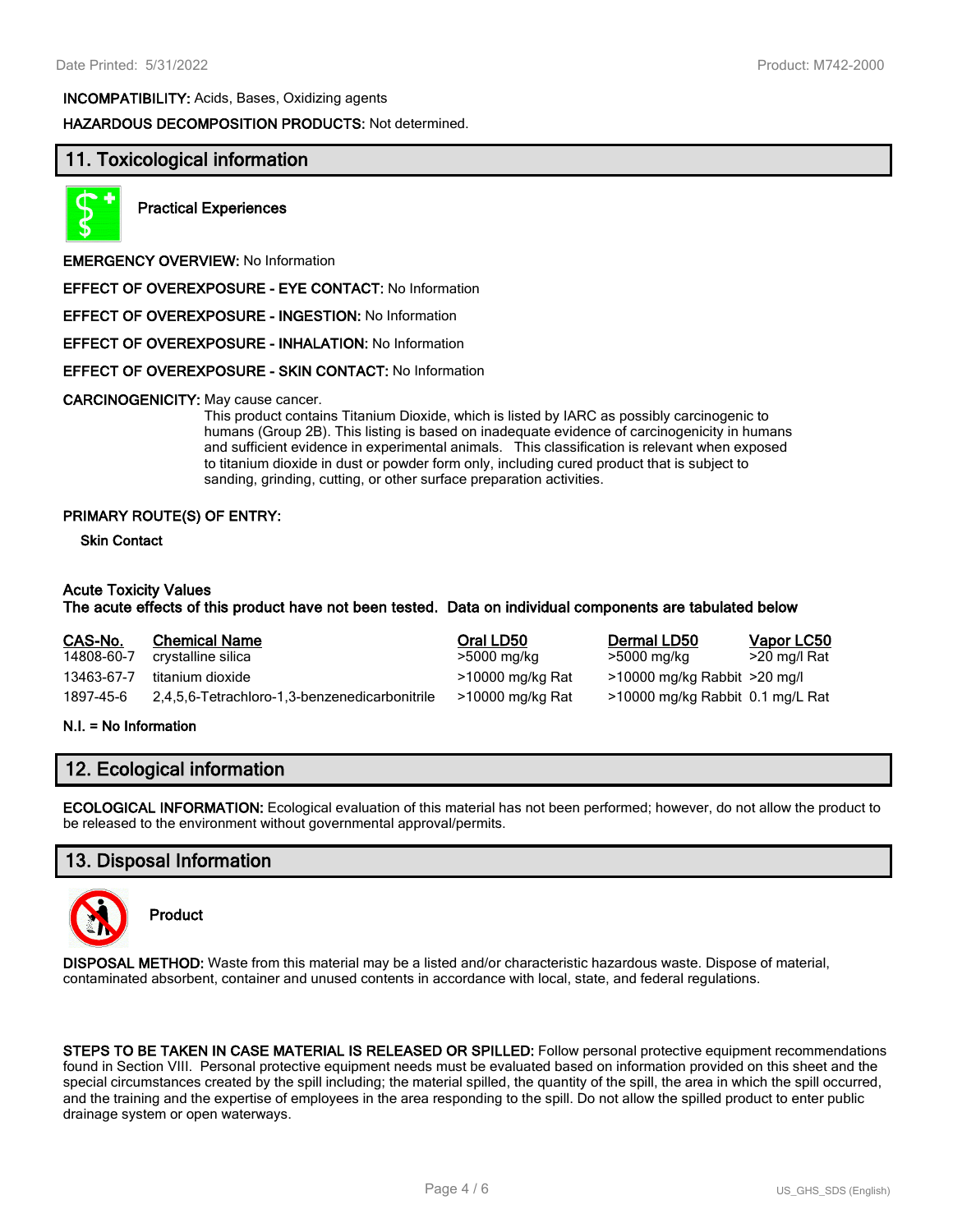# **14. Transport Information**

#### **SPECIAL TRANSPORT PRECAUTIONS:** No Information

| DOT:  | NOT RESTRICTED |
|-------|----------------|
| IATA: | NOT RESTRICTED |

**IMDG:** NOT RESTRICTED

# **15. Regulatory Information**

# **U.S. Federal Regulations:**

#### **CERCLA - SARA Hazard Category**

This product has been reviewed according to the EPA 'Hazard Categories' promulgated under Sections 311 and 312 of the Superfund Amendment and Reauthorization Act of 1986 (SARA Title III) and is considered, under applicable definitions, to meet the following categories:

Acute Health Hazard, Chronic Health Hazard

### **SARA SECTION 313**

This product contains the following substances subject to the reporting requirements of Section 313 of Title III of the Superfund Amendment and Reauthorization Act of 1986 and 40 CFR part 372:

| <b>Chemical Name</b>                          | CAS-No.   | Wt. % |
|-----------------------------------------------|-----------|-------|
| 2,4,5,6-Tetrachloro-1,3-benzenedicarbonitrile | 1897-45-6 | 0.39  |

#### **TOXIC SUBSTANCES CONTROL ACT**

This product contains the following chemical substances subject to the reporting requirements of TSCA 12(B) if exported from the United States:

No TSCA components exist in this product.

# **U.S. State Regulations:**

#### **CALIFORNIA PROPOSITION 65**

 $\sqrt{\phantom{a}}\phantom{a}$  WARNING: Cancer - www.P65Warnings.ca.gov.

Crystalline Silica, Cancer, 32.72%